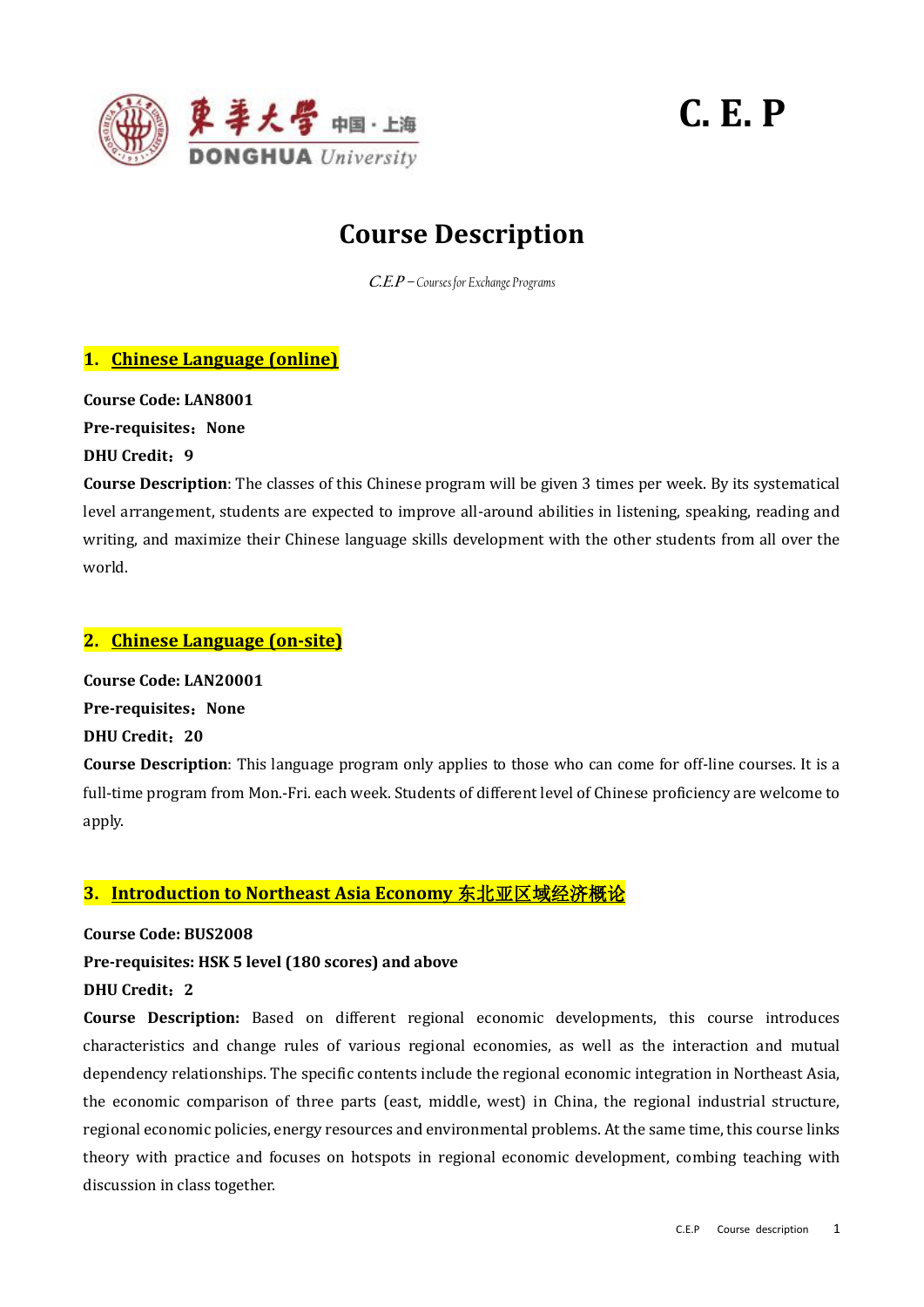# **4. Chinese Business Culture** 中国商务文化

#### **Course Code: CUL2006**

#### **Pre-requisites: HSK 5 level (180 scores) and above**

#### **DHU Credit**:**2**

**Course Description:** This course uses plain terms to introduce the basic characteristics of Chinese culture and the Chinese people, introduces the business etiquette you should know for doing business in China, as well as how to deal with the interpersonal relationship such as human favor and 'face' with Chinese features. It also illustrates the characteristics of Chinese people in business negotiation and enterprise management. Students can not only learn the Chinese business culture, but also the basic theories of cross-cultural business communication and the basic knowledge of traditional Chinese culture.

#### **5. Fashion Supply Chain Management**

#### **Course Code: BUS2004**

**Pre-requisites**:**None.** All majors are welcome. As a remark, this class focuses on supply chain management with the concepts and features of fashion. Students with no knowledge of fashion are welcomed as this course is just use fashion as an example to identify how does supply chain work.

#### **DHU Credit**:**2**

**Course Description:** Globalization has made the assets and cultures of countries, perhaps once thought of as obscure or remote, accessible to all. This course will focus on fashion supply chain. It will detail and focus on the multiple and various merchandising practices used around the world. There has been significant and compelling changes in worldwide merchandising approaches due to globalization and technology, some of those changes happened quickly and others are still in transition due to multiple factors in fashion supply chain. Students will research and explore differences strategies in fashion supply chain (including retail, wholesale, manufacture). For any student with aspirations to work in the global marketplace, this course will expand the necessary knowledge base for success and a respectful comprehensive understanding regarding business. Upon successful completion of this course, students will be able to:

- 1. Research and understand supply chain management from product development, marketing, planning, delivery schedules, classification structure, seasonality of merchandise, age of inventory, use of technology, currency issues and industry/professional organizations.
- 2. Utilize and demonstrate critical thinking skills that allow comparing and evaluating supply chain processes in fashion apparel companies.
- 3. Evaluate, articulate and compare financial metrics and processes used by fashion companies around the world in order to quantify and benchmark revenue and margin.
- 4. Recognize and analyze the evolving importance of social consciousness in the world with specific focus on proactive involvement regarding environmental and philanthropic issues relevant in fashion supply chain.
- 5. Analyze and comprehend the significant role and multiple effects religion and culture have on fashion apparel supply chain in China.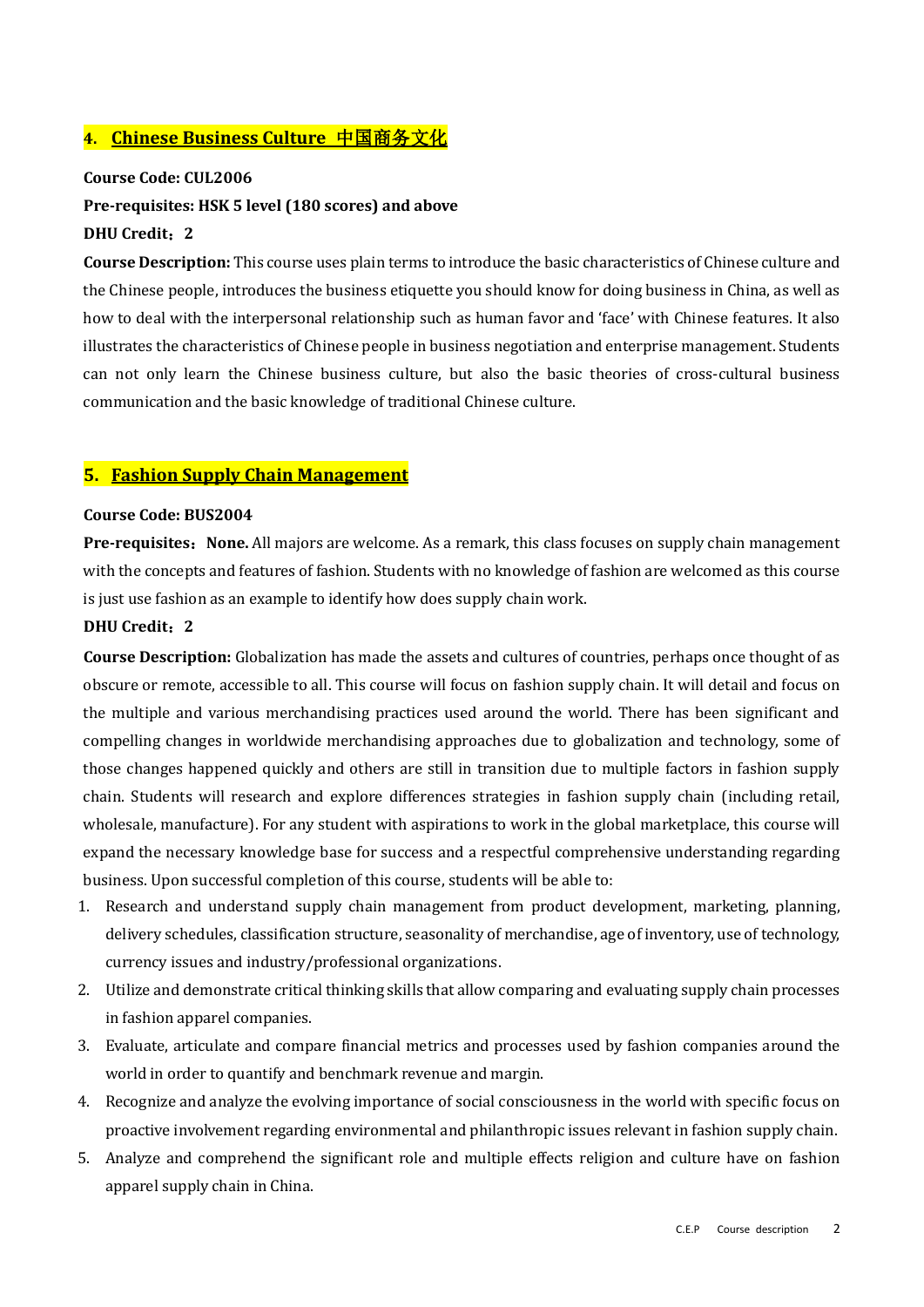Develop the ability in managing a supply chain in the fashion industry.

# **6. Strategic Management in Eastern Countries**

**Course Code: BUS2005 Pre-requisites**:**None DHU Credit**:**2**

**Course Description:** This course will help students develop an understanding of how firms build and sustain competitive advantages to create returns in the modern economic environment, including understand the practice of key business and corporate strategies, evaluate competition strategy with various methods, and display an awareness of the implications of the business/society relationship for the strategic manager. The teaching method will be three parts: lectures, case discussions and presentations.

# **7. Management Information System**

**Course Code: BUS3002**

**Pre-requisites: None** 

# **DHU Credit**:**3**

**Course Description:** This course introduces various information technologies and information systems. Students learn how different information systems are used to solve problems and make better business decisions and apply these concepts to analyze business cases, such as B2C, O2O cases in Chinese Companies. Teaching method will include ERP in Lab, Case Analysis, and the final mark will be based on final exam and course report.

# **8. Management Essentials**

**Course Code: MGT100** 

**Credits: 2** 

#### **Prerequisite Course: None**

**Courses Description:** This course aims at providing students with an overview of the basic knowledge and skills needed to effectively and efficiently manage others in a modern business setting. This course begins with a discussion of management generally and historically, and then covers the traditional functions of management: planning, organizing, leading and controlling. Lectures and class discussions, in addition to homework assignments, are intended to help students to understand the needs of modern private and public organizations.

# **9. Essentials of Business Law**

**Course Code**:**BUS251 Pre-requisite Course: None**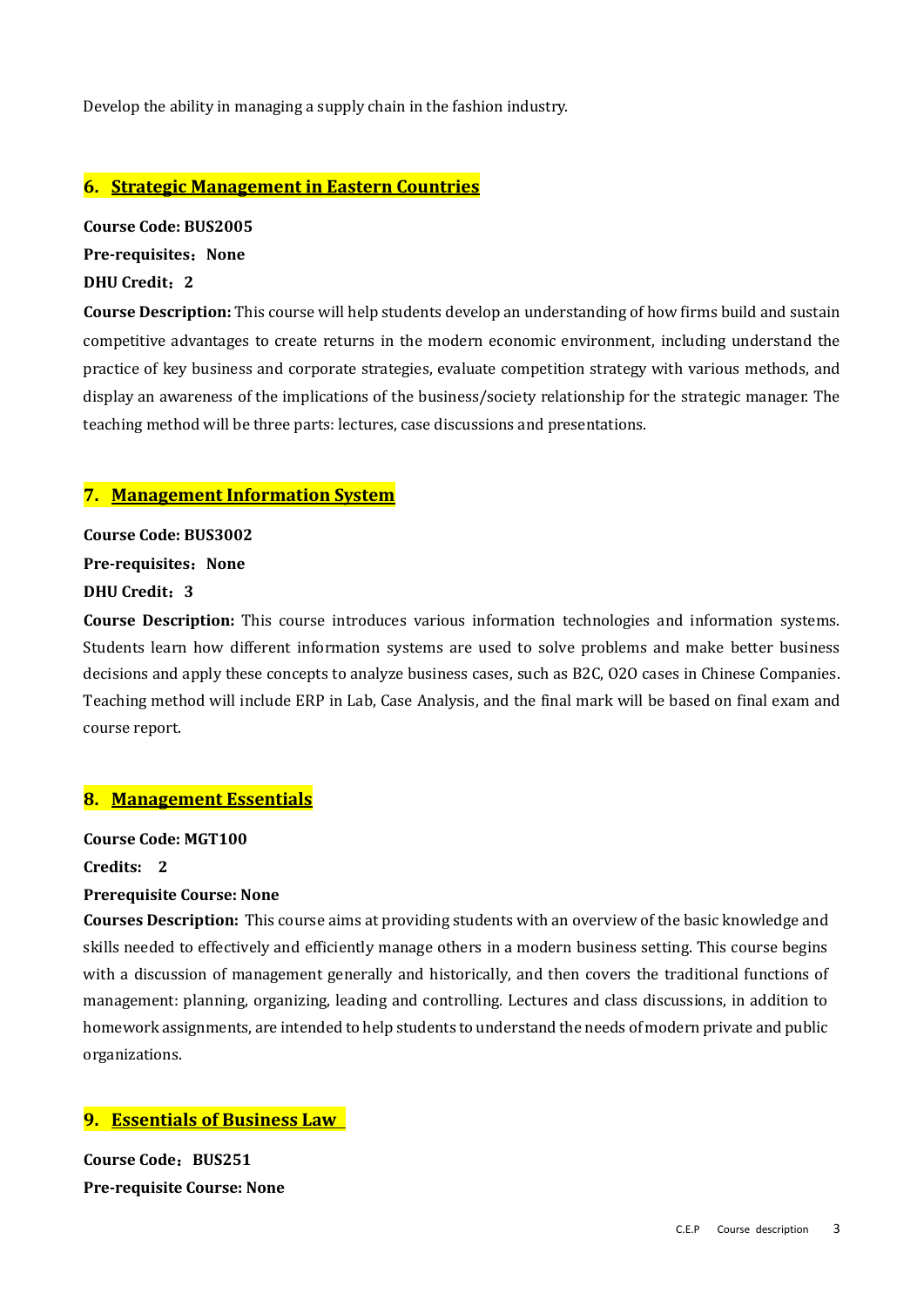#### **DHU Credits**:**3**

**Course Description:** This course introduces students to the basic elements of business law, including contracts, torts, agency, company law, employment law and secured transactions. It serves as a foundation for a further exploration of legal issues relating to the international economic environment with respect to both civil law and common law countries. Legal principles are introduced through case law analysis as well as through discussions of modern developments in the law. Students will learn to analyze fact patterns in order to better understand the legal ramifications of business issues in the contemporary world.

# **10. Business Ethics and Corporate Social Responsibility**

**Course Code**: **BUS402**

#### **Credits**:**3**

#### **Prerequisite Course: None**

**Course Description:** This course considers the influence, impact and responsibilities of corporations in the context of sustainable world business. The course is designed to introduce and discuss the social, ethical and environmental concerns faced by corporations and multi-national organizations. The course will enable students to engage with the many conflicting issues concerning corporate social responsibility and to develop appropriate frameworks of evaluation.

Students will be enabled to objectively assess corporate social responsibility issues, the corresponding regulating initiatives and the responses. The primary class activities include, but not limited to, lectures, group discussions, research projects and presentations. Each participating student will be required to select and arrange a one-day local field trip to a business organization via the office of the Center of International Programs (CIP) and make a presentation.

Throughout the semester, this course will cover major topics including Basic Ethics, Ethical Problems in Business Environment, Strategy and Value Creation, International Business Ethics, International Initiatives and the discussions of ethics in the business areas of Leadership, Marketing and Operations (including Environment and Public Health), Finance and Accounting, and Management (including Human Rights, Labor Conditions and Corruption).

# **11. International Trade**

#### **Course Code:ITD 250**

#### **Credits: 3**

#### **Prerequisite Courses: None**

**Course Description:** This course is intended to give students a broad and systematic overview of both the theory and practice of major issues in international trade. It also familiarizes students with theoretical and practical international trade policies and helps them to understand the history of international trade and the importance of international trade for modern world economies. Through the specially designed team assignment students will be able to learn about sourcing, the process of negotiations with suppliers, international transportation, international payment, documents and legal issues in international trade and international regulations for import/export contracts.